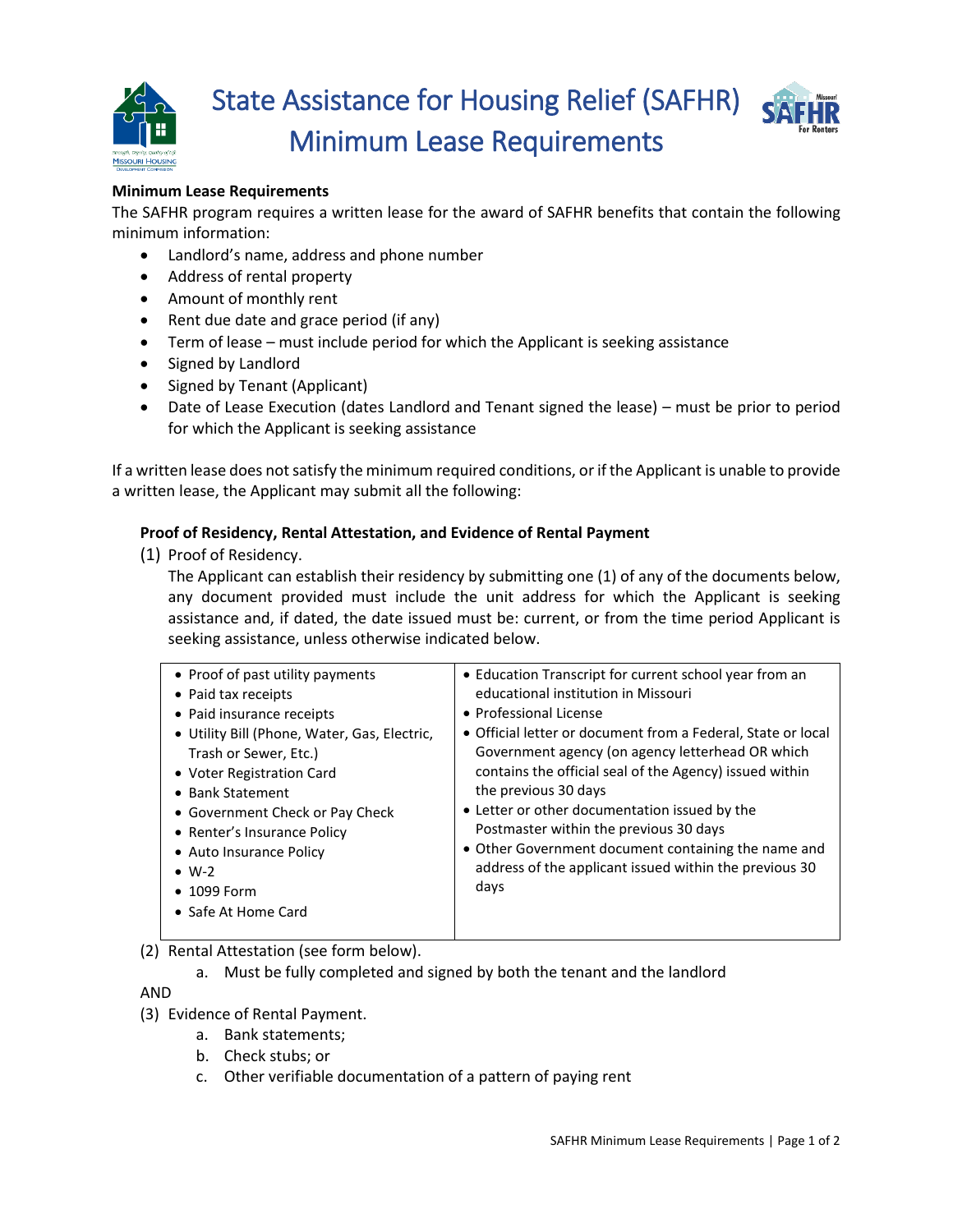**If the Applicant is UNABLE to provide Evidence of Rental Payment**. Applicant is eligible to receive up to three (3) months of assistance in the lesser amount of:

- The Monthly Rent stated in the Rental Attestation; OR
- Monthly maximum of 100% of the greater of the Fair Market Rent or the Small Area Fair Market Rent for the area in which the applicant resides, as most recently determined by Department of Housing and Urban Development (HUD) and can be viewed below.

This limited payment is intended to provide the most vulnerable households the opportunity to gather additional documentation or negotiate with Landlords in order to avoid eviction.

For the Applicant to be eligible for this limited payment, the Applicant must provide:

- The Risk of Homelessness Attestation (see form below), signed by Applicant (tenant); AND
- Proof of Residency and Rental Attestation, described in (1) and (2) above.

#### **Reservation of Discretion**

MHDC specifically reserves the absolute right to evaluate all leases and any supporting documentation submitted in the context of the entire application to ensure that the materials submitted support a legitimate claim for SAFHR benefits. If any lease review provides suspicion for any reason that, a lease or any provided documentation may be illegitimate, insufficient or invalid to approve SAFHR benefits under an application the reviewer shall notify the Applicant of the reason and provide the Applicant with the ability to cure the deficiency, if possible. Any decision regarding the lease or attestation may be appealed by the Applicant and is subject to further review as provided for in the appeals process.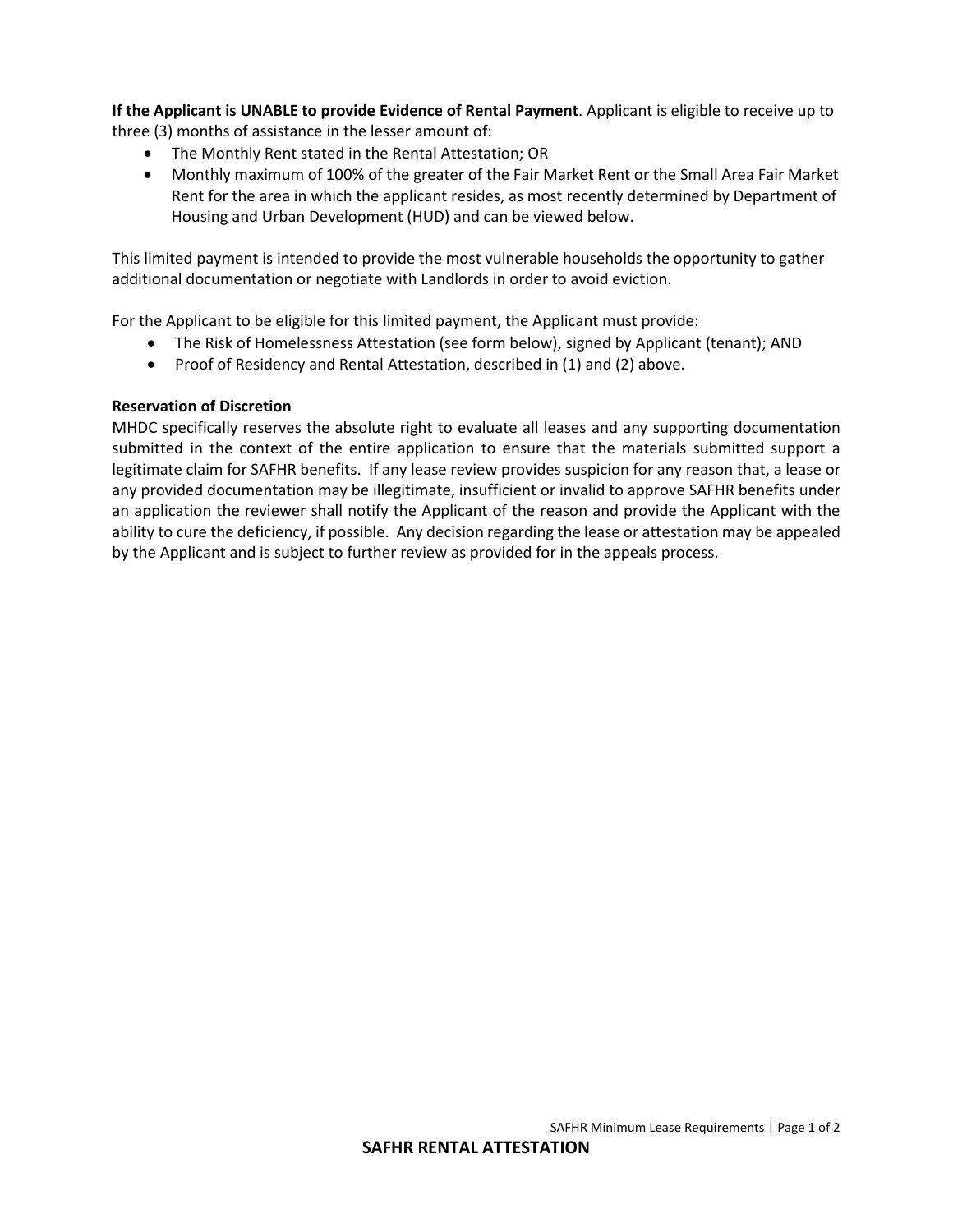I, \_\_\_\_\_\_\_\_\_\_\_\_\_\_\_\_\_\_\_\_\_\_\_\_\_\_\_\_\_\_\_\_\_\_\_\_\_\_\_\_\_\_\_\_\_\_\_\_\_\_\_\_\_\_\_\_\_\_\_\_\_\_ (Tenant of Applicant household)

attest to the fact that a written lease for the property located at [insert address, city, state, zip] that is the subject property under a related SAFHR application for emergency rental assistance benefits does not to the best of my knowledge not exist. I am providing the following information as a substitute for such written lease but understand that the acceptance of this Rental Attestation is subject to the discretion of my overall application review.

# **LANDLORD**

| Name (First Last)                       |                                                                |                       |                    |     |  |
|-----------------------------------------|----------------------------------------------------------------|-----------------------|--------------------|-----|--|
|                                         |                                                                |                       |                    |     |  |
|                                         |                                                                |                       |                    |     |  |
| Address                                 |                                                                |                       |                    |     |  |
|                                         |                                                                |                       |                    |     |  |
| City                                    | County                                                         |                       | State              | Zip |  |
| <b>TENANT/UNIT INFORMATION</b>          |                                                                |                       |                    |     |  |
|                                         |                                                                |                       |                    |     |  |
| Tenant Name (First Last)                |                                                                |                       |                    |     |  |
|                                         |                                                                |                       |                    |     |  |
| <b>Unit Address</b>                     |                                                                |                       | Unit Number        |     |  |
|                                         |                                                                |                       |                    |     |  |
| City                                    | County                                                         |                       | State              | Zip |  |
|                                         |                                                                |                       |                    |     |  |
| Term of Lease (Start date and end date) |                                                                |                       |                    |     |  |
|                                         |                                                                |                       |                    |     |  |
| \$_<br><b>Monthly Rent</b>              | Rent Due Date                                                  | Grace Period (if any) |                    |     |  |
|                                         |                                                                |                       |                    |     |  |
| \$_<br><b>Security Deposit</b>          |                                                                |                       |                    |     |  |
|                                         |                                                                |                       |                    |     |  |
| \$_<br>Delinquent Rent                  | Number of Months Delinquent                                    | \$                    | Late Fees (if any) |     |  |
|                                         |                                                                |                       |                    |     |  |
|                                         | List all conditions applicable for return of Security Deposit: |                       |                    |     |  |
|                                         |                                                                |                       |                    |     |  |
|                                         |                                                                |                       |                    |     |  |
|                                         |                                                                |                       |                    |     |  |
|                                         |                                                                |                       |                    |     |  |
|                                         |                                                                |                       |                    |     |  |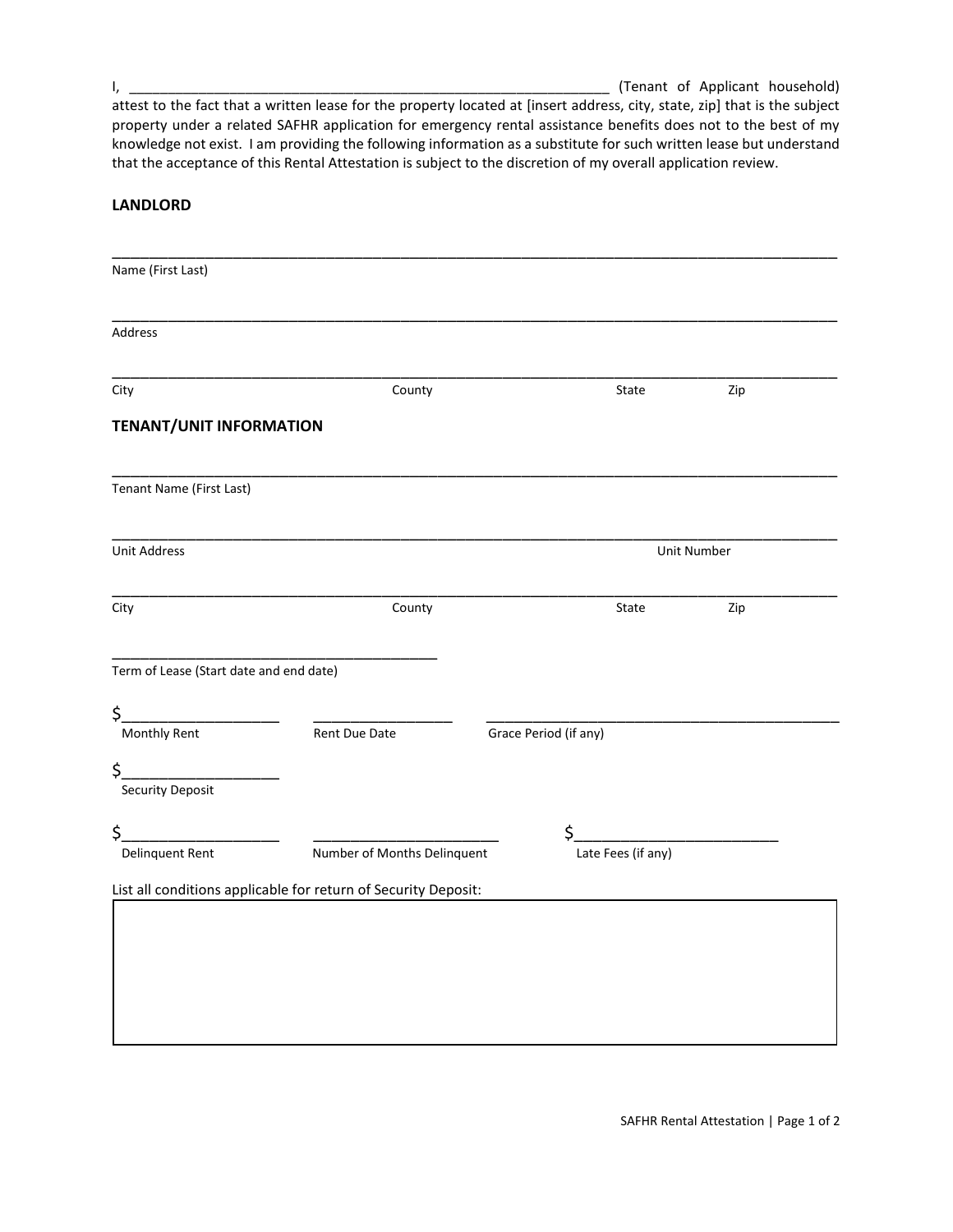**Prior Payment History** - please provide a source of documentation to establish prior rental payments related to the above Property by the Applicant to the Landlord. Examples of acceptable documentation include: cancelled checks, bank statements, cash receipts, though other forms of documentation may be acceptable. Include this documentation with this Rental Attestation. A brief description of the documentation may be provided here if applicable:

The Applicant explicitly states that the household seeking emergency rental assistance benefits under the SAFHR program has not received, and does not anticipate receiving, any other source of public or private subsidy or assistance for the rental costs that are the subject of this Rental Attestation and that form the support for the request for SAFHR benefits within the related application.

**By signature below the undersigned, parties certify that the attestations and information provided within this Rental Attestation is true and correct. Providing false or misleading information can be a cause for the denial of benefits.**

\_\_\_\_\_\_\_\_\_\_\_\_\_\_\_\_\_\_\_\_\_\_\_\_\_\_\_\_\_\_\_\_\_\_\_\_\_\_\_\_\_\_ \_\_\_\_\_\_\_\_\_\_\_\_\_\_\_\_\_\_\_\_\_\_\_\_\_\_\_\_\_\_

**LANDLORD:**

Sign **Date** 

\_\_\_\_\_\_\_\_\_\_\_\_\_\_\_\_\_\_\_\_\_\_\_\_\_\_\_\_\_\_\_\_\_\_\_\_\_\_\_\_\_\_ \_\_\_\_\_\_\_\_\_\_\_\_\_\_\_\_\_\_\_\_\_\_\_\_\_\_\_\_\_\_

Print Name (First Last)

\_\_\_\_\_\_\_\_\_\_\_\_\_\_\_\_\_\_\_\_\_\_\_\_\_\_\_\_\_\_\_\_\_\_\_\_\_\_\_\_\_\_

\_\_\_\_\_\_\_\_\_\_\_\_\_\_\_\_\_\_\_\_\_\_\_\_\_\_\_\_\_\_\_\_\_\_\_\_\_\_\_\_\_\_

\_\_\_\_\_\_\_\_\_\_\_\_\_\_\_\_\_\_\_\_\_\_\_\_\_\_\_\_\_\_\_\_\_\_\_\_\_\_\_\_\_\_

Company Name

**APPLICANT (Tenant):**

Sign **Date** 

Print Name (First Last)

SAFHR Rental Attestation | Page 1 of 2